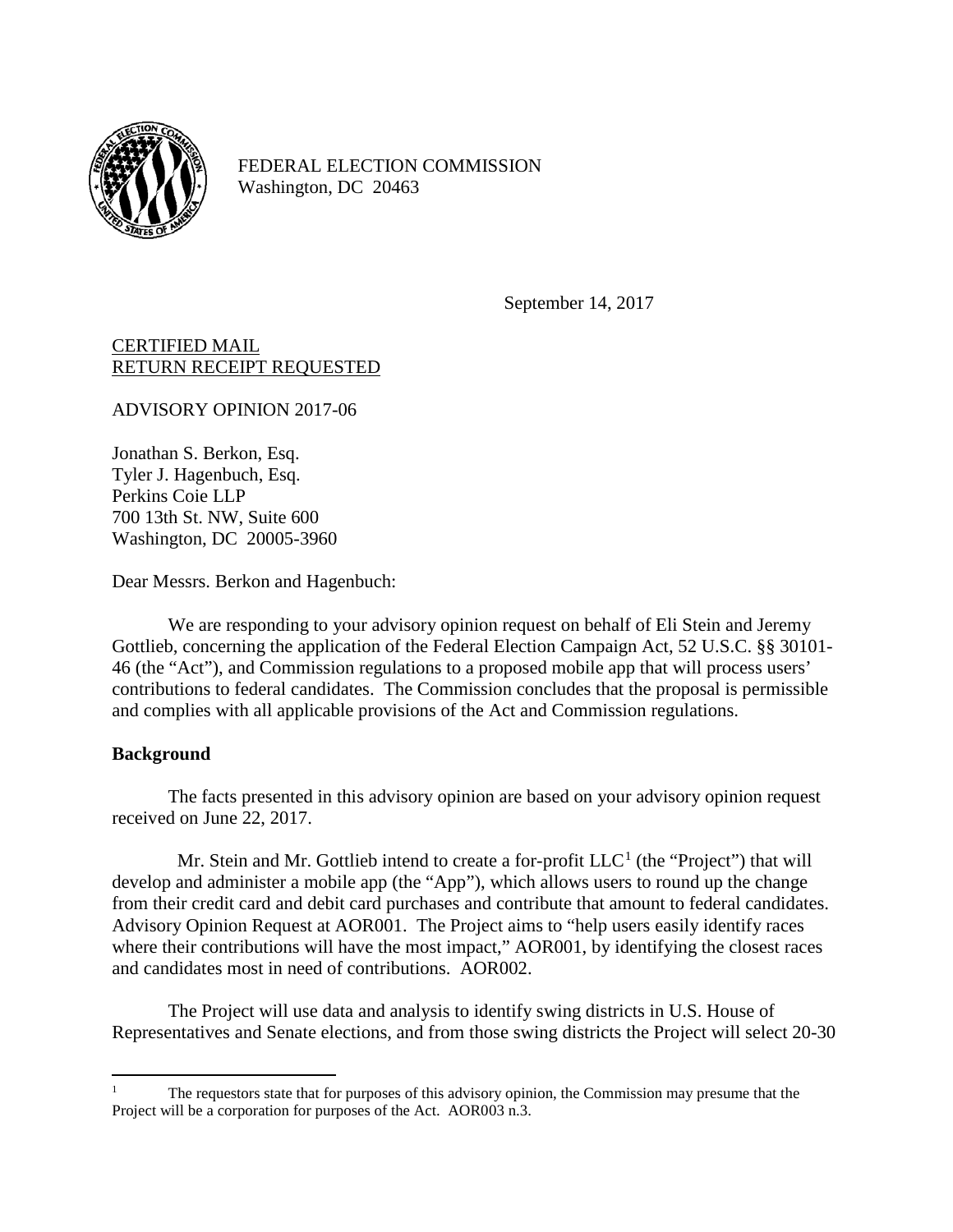candidates to include in the App as "Featured Candidates." AOR001*.* There will be no way for candidates to apply to be Featured Candidates. *Id.* The Project may add or remove candidates from the App over time as it updates its research. AOR002. Decisions about which candidates to include as Featured Candidates will not be made for the purpose of influencing any federal election, but rather to increase user participation in the App. *Id.*

A user will begin the process of using the App by providing information to the Project, through its website, about the credit cards, debit cards, and bank accounts the user plans to use to make contributions. AOR003. The user will then download the App and choose one of three ways of selecting candidates and distributing funds among the selected candidates:

(1) The "All Candidates" option: The App will distribute the user's funds equally among all of the Featured Candidates;

(2) The "Custom Basket" option: The user will choose which of the Featured Candidates to support, and the App will distribute the user's funds equally among the chosen candidates;

(3) The "Project Basket" option: The user will select groups of candidates that the App creates from the list of Featured Candidates based on criteria that the Project determines are likely to encourage user participation, such as region, gender, type of opponent (*e.g.* challengers or incumbents), or funds raised to date. AOR002-003.

In the future, the Project may consider other ways to distribute a user's funds, such as allowing users to opt for unequal divisions among candidates, but currently such a feature would be too burdensome to implement. AOR002. If the Project adds or removes candidates from a Project Basket, any user who has already selected that Project Basket will be notified and given a chance to affirmatively opt in to the new version of the Project Basket. If the user takes no action, his or her funds will continue to be distributed to the candidates in the previous version of the Project Basket. *Id.*

Next, any time the user makes a purchase with the card or account they have entered in the App, the App will round up the amount of the purchase to the nearest whole dollar and treat the difference between the original purchase amount and the rounded-up amount as a pledged contribution to the candidates the user has selected. AOR001, AOR003. These amounts will be treated as pledges until the combined pledges reach a certain minimum threshold, such as \$10, at which time the Project will charge the user's card or account for those pledges and deposit the funds into a "merchant services account" — an account belonging to the Project but separate from its general treasury account. AOR003. After the user is charged for those pledges, the process will reset and the user will not be charged again until his or her combined pledges again reach the minimum threshold. *Id.* If users withdraw from participation in the App before reaching that threshold, their pledges will be cancelled and their card or account will not be charged. *Id.*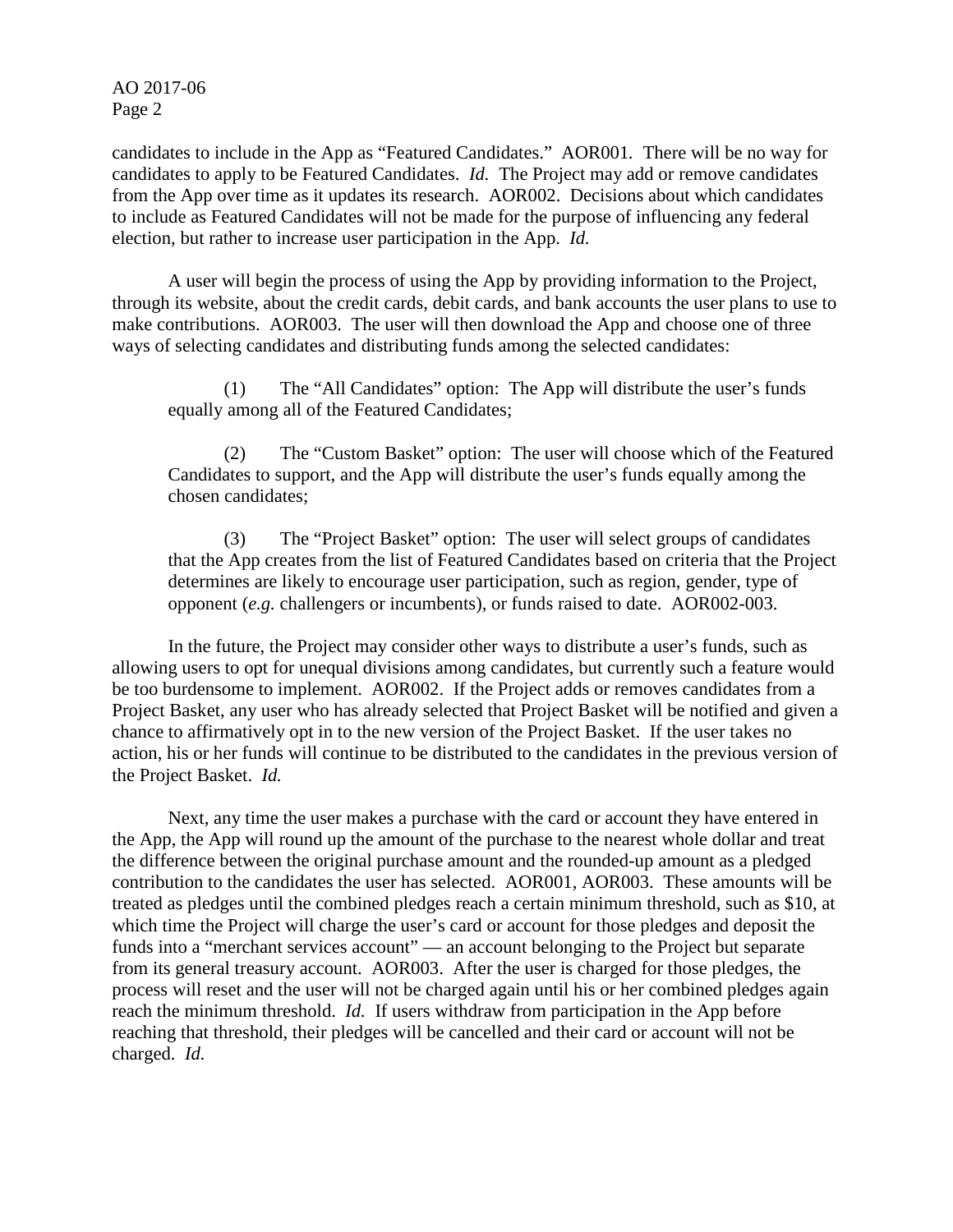The Project will transfer contributions from its merchant services account to the candidate committees selected by the user no later than 10 days after the funds are placed in the merchant services account. *Id.* The Project will not exercise any direction or control over users' funds in the merchant services account, except that it will not process a contribution that exceeds applicable contribution limits. *Id.*

The Project will charge users a fee for its services that will (1) cover the Project's overhead, research, programming, and other costs; (2) cover bank fees and processing fees incurred in credit and debit card transfers; and (3) provide a commercially reasonable profit to the Project.<sup>[2](#page-2-0)</sup> AOR003-004. The Project will not contract with candidate committees to provide contribution processing services, nor will it receive compensation from recipient committees. AOR004. Rather, because the Project provides research, analysis, and contribution processing services to users, the Project will cover its costs and earn a profit by charging fees to users. *Id.* The Project's fee will be deducted from the user's contribution before it is transferred from the merchant services account to the recipient committees; the fee will be transferred to the Project's general treasury account and the remainder will be transferred to the recipient committees selected by the user. *Id.*

When forwarding users' contributions to the recipient committees, the Project will also provide committees with each contributor's full name, address, occupation, and employer, which users will be required to provide before they can make contributions through the App. [3](#page-2-1) *Id.* Users will receive electronic notice of their contributions to each recipient committee so that they can monitor their contribution limits. *Id.*

In its first election cycle, the Project will market its App and services to Democratic contributors, and the App will feature only Democratic candidates, due to "the current groundswell in voter and donor interest in swinging the U.S. House of Representatives to Democratic control." AOR002. The Project's founders do not believe they could successfully market the App as a bipartisan platform in the current political environment. AOR002-003.

<span id="page-2-0"></span><sup>&</sup>lt;sup>2</sup> If the Project decides in the future to add recipients other than federal candidates or political committees to the App, such as charitable organizations or non-federal candidates, it will charge the same fee for all contributions or donations, regardless of the type of entity to which users choose to donate their funds. AOR004 n.5.

<span id="page-2-1"></span><sup>&</sup>lt;sup>3</sup> The users also will be required to affirmatively agree to the following statement:

This contribution is made from my own funds. Funds are not being provided to me by another person or entity for the purpose of making political contributions. I am making this contribution with my own personal credit card or bank account and not with the credit card or bank account of a corporation, business, or another person. I am not a federal contractor. I am at least 18 years old, and I am a U.S. citizen or lawfully admitted permanent resident.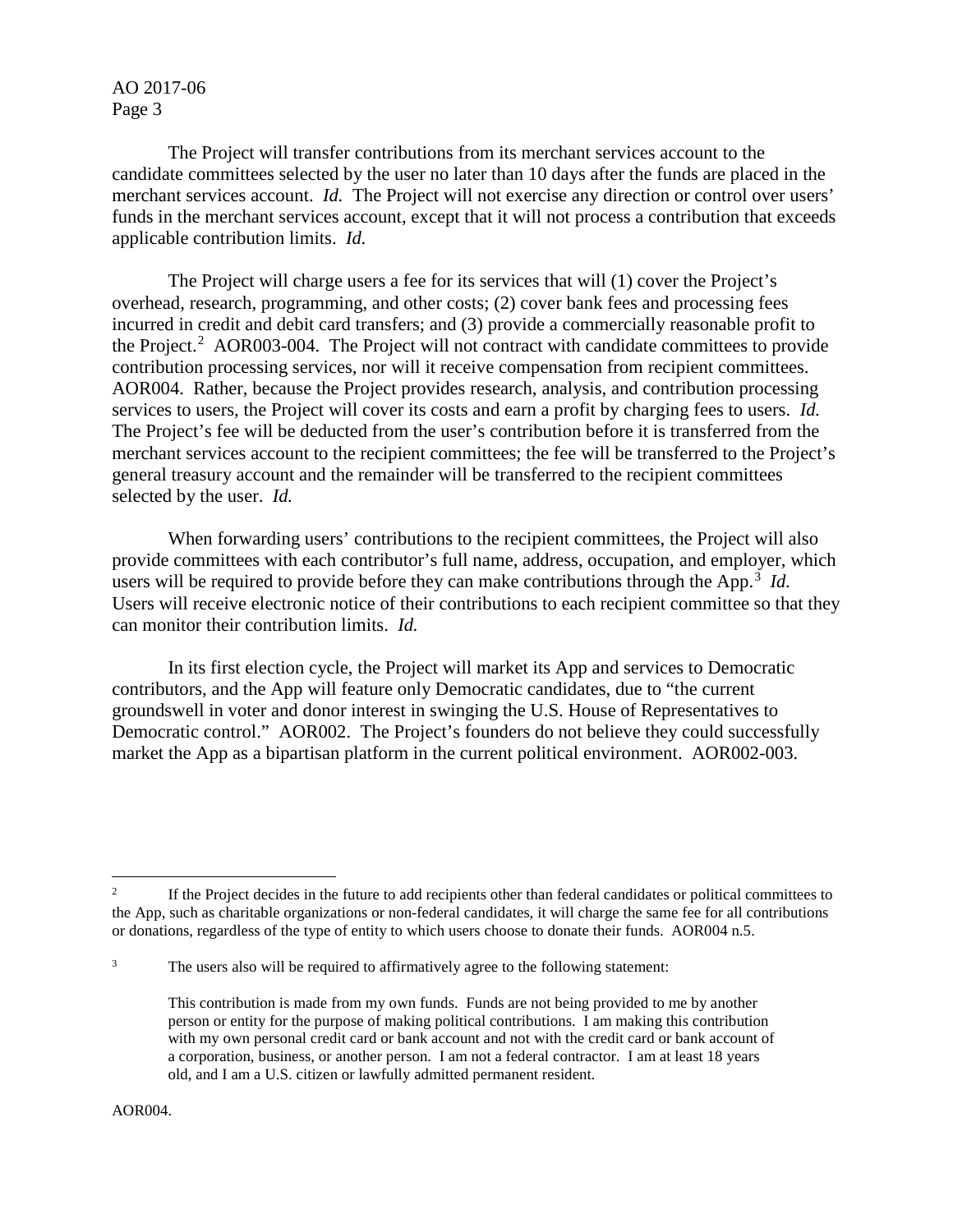## **Questions Presented**

*1. May the Project provide users with analytics and data processing services and charge users a fee for those services, without the fee amount being considered a contribution to recipient political committees?*

*2. May the Project limit the available pool of recipient committees to which users can make contributions without the services provided to users — or the fees paid for those services — being considered a contribution to the recipient committees included on the App?*

*3. Would contributions made through the Project's services be "direct contributions to the candidate or candidate's committee made via a commercial contribution processing service," rather than contributions earmarked through a conduit or intermediary?*

*4. Does the Project comply with the Act and Commission regulations in all other respects?*

## **Legal Analysis and Conclusions**

*1. May the Project provide users with analytics and data processing services and charge users a fee for those services, without the fee amount being considered a contribution to recipient political committees?*

Yes, the Project may provide analysis and contribution processing services to users for a fee, without such fee being considered a contribution to the recipient committees.

The Act and Commission regulations prohibit corporations from making a contribution in connection with a federal election. 52 U.S.C. § 30118(a); 11 C.F.R. § 114.2(b). A "contribution" includes any "direct or indirect payment, distribution, loan, advance, deposit, or gift of money, or any services, or anything of value . . . to any candidate, campaign committee, or political party or organization, in connection with any [federal] election." 52 U.S.C. § 30118(b)(2); 11 C.F.R. § 114.2(b); *see also* 52 U.S.C. § 30101(8)(A)(i); 11 C.F.R. § 100.52(a). "Anything of value" includes in-kind contributions, such as the provision of goods or services without charge or at a charge that is less than the usual and normal charge. 11 C.F.R. § 100.52(d)(1). Commission regulations define "usual and normal charge" as the price of goods in the market from which they ordinarily would have been purchased at the time of the contribution, or the commercially reasonable rate prevailing at the time the services were rendered." 11 C.F.R. § 100.52(d)(2).

The Commission has previously concluded that entities that process contributions as a service to contributors without entering into agreements with — or receiving compensation from — the recipient political committees are not making contributions because the entities are not providing any services to the recipient political committees. *See* Advisory Opinion 2016-08 (eBundler.com); *see also* Advisory Opinion 2015-15 (WeSupportThat.com); Advisory Opinion 2014-07 (Crowdpac) at 6; Advisory Opinion 2012-22 (skimmerhat) at 4-6; Advisory Opinion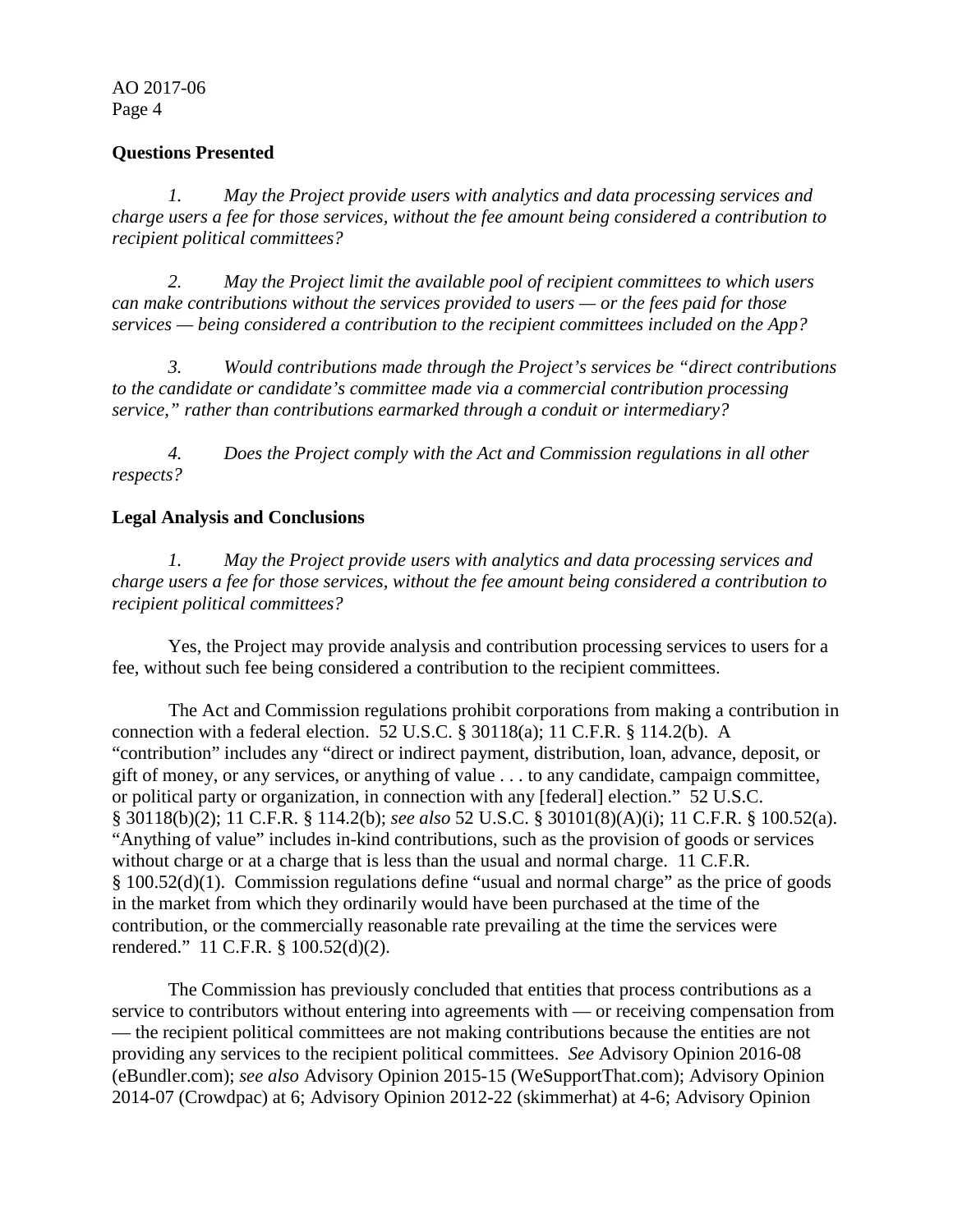2011-19 (GivingSphere) at 7; Advisory Opinion 2011-06 (Democracy Engine) at 5. In such instances, the Commission examines whether the services are provided at the request of and for the benefit of the contributors, as opposed to that of the recipient committees. *See, e.g.*, Advisory Opinion 2015-15 (WeSupportThat.com) at 4 (concluding that companies that process contributions as service to contributors are "analog[ous] . . . to widely available delivery services, such as United Parcel Service, or an electronic bill-pay service, such as those provided by banks" (internal quotation marks omitted)). The Commission also considers whether the provided services relieve the recipient committees of any financial burden or obligation they would otherwise incur, thereby providing something of value that would constitute a contribution from the entity that provides the service.

Here, as in the proposals the Commission has previously found to be permissible, the Project will provide services to the App's users: research and analysis of candidates and races, and contribution processing. *See, e.g.*, Advisory Opinion 2015-15 (WeSupportThat.com) (web platform to learn about, make contributions to, and send messages to candidates); Advisory Opinion 2015-12 (Ethiq) (mobile app to help users identify candidates and corporations that align with their views); Advisory Opinion 2014-07 (Crowdpac) (web platform to provide information about candidates to users and link to an external site to make contributions). Like prior requestors, the Project will charge users a fee for its services that will cover its costs and generate a profit. The Project will not enter into any relationships with candidates or committees beyond that required to forward the contributions and contributor information. [4](#page-4-0)

The Project's contribution processing service also is similar to other contribution processing platforms the Commission has approved in the past. *See, e.g.*, Advisory Opinion 2015-15 (WeSupportThat.com); Advisory Opinion 2011-06 (Democracy Engine) (web-based payment service that offered ability to make contributions to political committees). Like these prior requestors, the Project proposes to charge its users fees for collecting and forwarding their contributions to recipient committees. According to the request, the Project's fees are intended to cover its operating costs and to generate a "commercially reasonable profit." AOR006. The Project will not be providing a service to the committees other than the processing of payments, and will not relieve the recipient committees of any expenses they would otherwise incur. Therefore, as the Commission concluded in previous advisory opinions, the fees that users will pay are not contributions to the Project because they are not gifts or donations to the Project but, rather, commercial payments in exchange for its processing services. *See, e.g.*, Advisory Opinion 2012-22 (skimmerhat) at 6; Advisory Opinion 2011-06 (Democracy Engine) at 6. Nor will the users' fees be contributions to the recipient committees, because those amounts will be retained by the Project and not transferred to the committees, and they will not relieve the recipient committees of a cost they would otherwise incur.

<span id="page-4-0"></span><sup>&</sup>lt;sup>4</sup> The App will provide no mechanism by which candidates can apply to be Featured Candidates in the Project's analysis of competitive races. This restriction on candidate participation distinguishes a similar proposal that the Commission previously approved but for which it could not agree on a rationale. *Cf.* Advisory Opinion 2015-11 (FYP) (similar proposal to contribute rounded-up amounts of users' purchases to candidates, but recipient committees could apply to be included in the platform and requestor retained discretion to accept or reject such applications on ideological basis). Some Commissioners did not consider this feature to be legally significant, while others did consider it to be legally significant. There were not four votes for either position.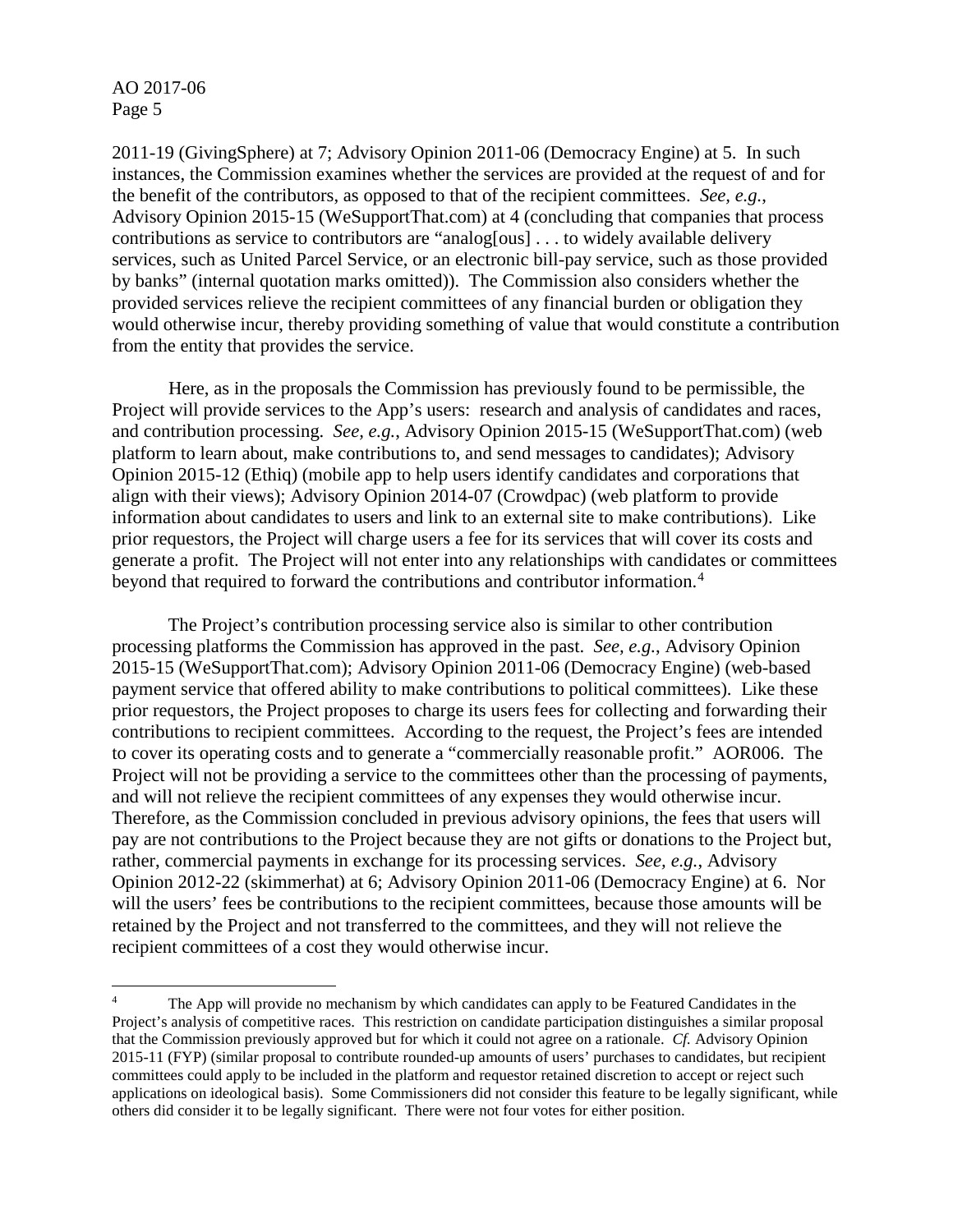*2. May the Project limit the available pool of recipient committees to which users can make contributions without the services provided to users — or the fees paid for those services — being considered a contribution to the recipient committees included on the App?*

Yes, the Project may limit the possible recipient committees to which users can make contributions through the App without the services provided or the fees paid for those services being considered a contribution to the recipient committees.

The Commission has previously concluded that a commercial vendor, providing services to political committees under 11 C.F.R.  $\S$  114.2(f)(1), need not make its services available to committees representing all political ideologies, but rather may establish objective business criteria to protect the commercial viability of its business without making contributions to the committees that meet those criteria. *See* Advisory Opinion 2012-28 (CTIA — The Wireless Association) at 3, 8-9 (no contribution to committee where "wireless service providers may decide, due to commercial considerations, to accept proposals from some political committees and not others"); Advisory Opinion 2012-26 (Cooper for Congress *et al*.) at 10 (no contribution to committee where its participation was subject to "objective and commercially reasonable" criteria); Advisory Opinion 2006-34 (Working Assets) at 2-3 (describing requestor's proposed use of "common commercial principles" to determine partner entities' commercial viability).

Similarly, businesses that provide services to contributors, such as those that process payments for contributions or provide information about candidates and elections, may also rely on commercial considerations to target customers and limit the range of services provided, without making any contributions themselves. Here, the Project proposes to select only Democratic candidates as Featured Candidates, and plans to market its App and services to Democratic users, based on its determination that this is the best way to attract users and promote the Project's commercial success in the current political environment. Although the Project will allow users to make contributions only to the Featured Candidates, it will select candidates it believes will increase user participation and use of the App, based on its own research and analysis and user feedback. The Project has determined that featuring Democratic candidates in swing districts on the App is the most marketable way for it to provide a service to users, by helping them identify which candidates will benefit most from their contributions. AOR007.

The Commission concludes that because the Project will use commercially reasonable criteria to attract users and encourage user participation and thereby grow as a business, limiting the possible candidates to whom users can contribute through the App will not cause the services provided or the fee charged to users to constitute a contribution to recipient committees.

*3. Would contributions made through the Project's services be "direct contributions to the candidate or candidate's committee made via a commercial contribution processing service," rather than contributions earmarked through a conduit or intermediary?*

Yes, a contribution made through the App would be a direct contribution from the user to the recipient committee, and not a contribution earmarked through a conduit or intermediary.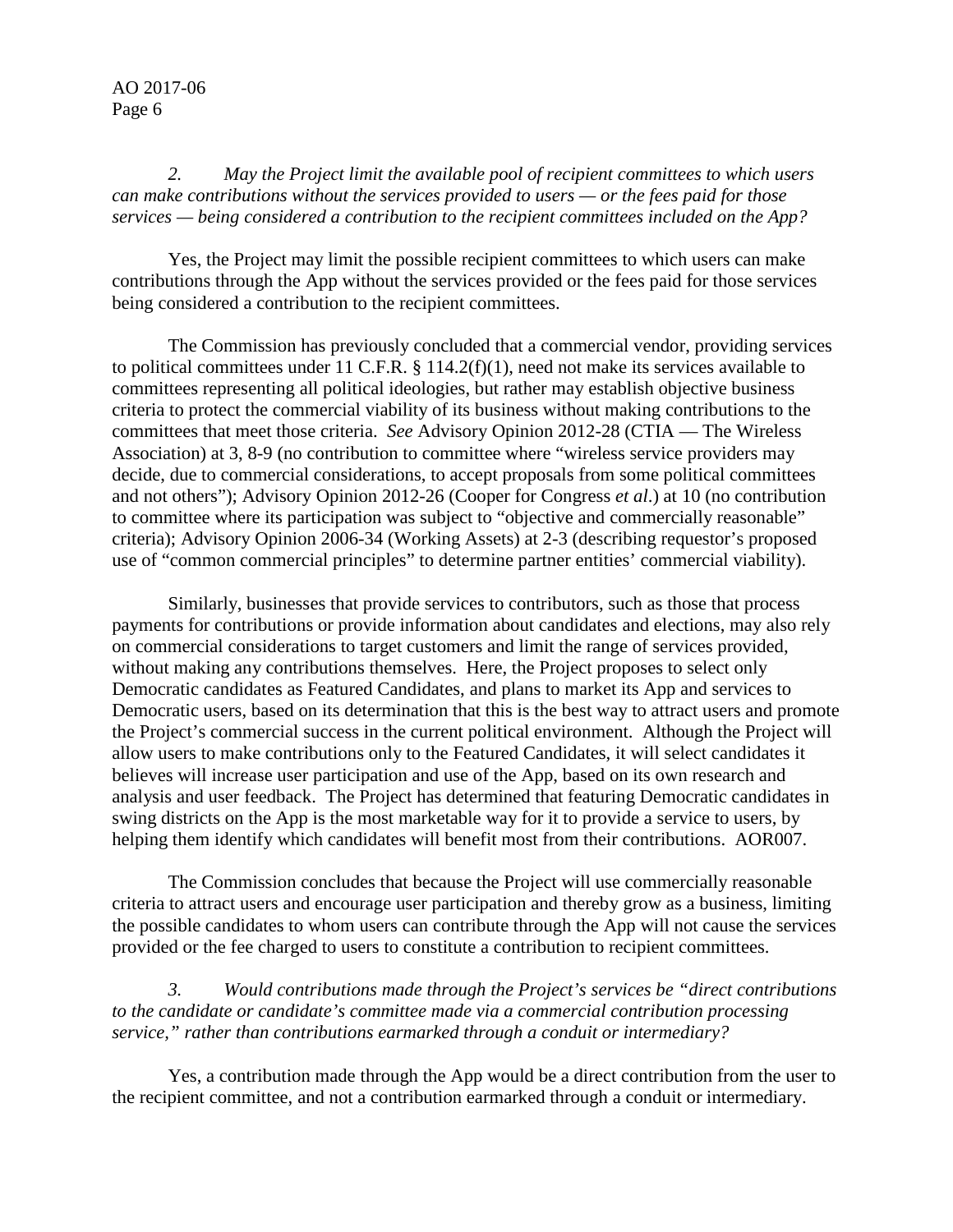For purposes of the contribution limitations, "all contributions made by a person, ... including contributions which are in any way earmarked or otherwise directed through an intermediary or conduit to such candidate," are treated as contributions from the person to the candidate. 52 U.S.C. § 30116(a)(8). "Earmarked" means "a designation, instruction, or encumbrance, whether direct or indirect, express or implied, oral or written, which results in all or any part of a contribution . . . being made to . . . a clearly identified candidate." 11 C.F.R. § 110.6(b)(1). A "conduit or intermediary" is "any person who receives and forwards an earmarked contribution to a candidate." 11 C.F.R. § 110.6(b)(2). A forwarded earmarked contribution does not count against the conduit's contribution limits unless the conduit "exercises any direction or control over the choice of the recipient candidate." 11 C.F.R. § 110.6(d)(1). If the conduit does exercise such direction or control, then the entire earmarked contribution is treated as a contribution from both the original contributor and the conduit to the recipient. 11 C.F.R. § 110.6(d)(2).

Persons prohibited from making contributions and expenditures are prohibited from being conduits or intermediaries. 11 C.F.R. § 110.6(b)(2)(ii). Because corporations may not make contributions to candidate committees, *see* 52 U.S.C. § 30118(a), they may not permissibly serve as conduits. The Commission has recognized, however, that certain electronic transactional services that assist a contributor in making a contribution — even when provided by a corporation — do not run afoul of the prohibition on corporations acting as a conduit or intermediary for earmarked contributions because they are akin to "widely available delivery services, such as United Parcel Service or an electronic bill-pay service, such as those provided by banks." Advisory Opinion 2015-15 (WeSupportThat.com) at 4 (citing Advisory Opinion 2012-22 (skimmerhat) (internal quotation marks omitted)); *see also* Advisory Opinion 2011-06 (Democracy Engine) at 5-6.

As noted above, the Project will be a corporate, commercial entity<sup>[5](#page-6-0)</sup> that proposes to establish a web-based platform that its users can voluntarily choose to employ to make contributions to political committees. The Project will operate on a commercial basis and will charge its users a fee for its services that will cover its costs and provide it with a profit. Further, the Project will process and transmit its members' contributions to political committees in the ordinary course of business and only at the request of its members. The Project's actions in calculating and processing member contributions constitute an electronic transactional service akin to "widely available delivery services, such as United Parcel Service or an electronic billpay service, such as those provided by banks." Advisory Opinion 2015-15 (WeSupportThat.com) at 4 (citing Advisory Opinion 2012-22 (skimmerhat) (internal quotation marks omitted)).

The Commission notes that the Project will require that a user's pledge be split equally among the candidates to whom the user chooses to contribute, because at this time it is not feasible for the Project to allow users to have finer control over how their contributions are

<span id="page-6-0"></span><sup>&</sup>lt;sup>5</sup> Although the Project will be an LLC, for purposes of this advisory opinion, the requestors have asked the Commission to presume that the Project will be treated as a corporation for purposes of the Act. AOR003 n.3.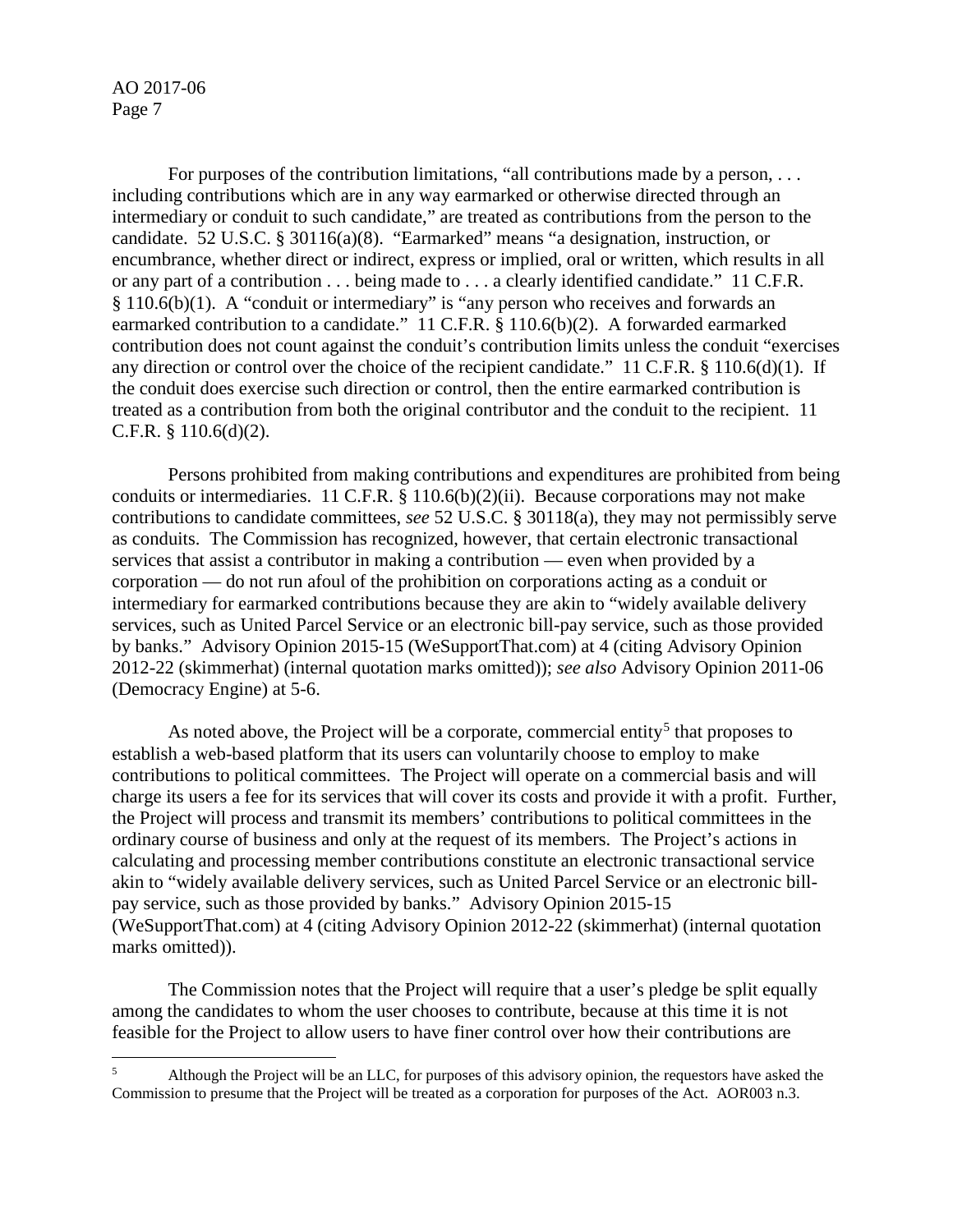distributed, but this element does not transform the Project into a conduit. The Project will communicate clearly to users at the time they make their pledges that contributions will be split equally among the selected candidates, and therefore users will choose to make pledges subject to that equal division in order to benefit from the Project's services. Accordingly, the Commission concludes that a contribution made through the App and forwarded by the Project to the recipient committees will be a direct contribution from the user through a commercial payment processing service, not a contribution earmarked through a conduit or intermediary.

*4. Does the Project comply with the Act and Commission regulations in all other respects?*

Yes, the Project complies with the Act and Commission regulations in all other respects.

The proposed methods of information collection, recordkeeping, and handling of funds are consistent with the Act and Commission regulations, and with previous advisory opinions. The Project will keep the users' funds in an account separate from the Project's own treasury funds, which will prevent any commingling of contributions and corporate funds. *See, e.g.*, Advisory Opinion 2012-22 (skimmerhat); Advisory Opinion 2011-06 (Democracy Engine). The Project will forward all contributions to recipient committees within 10 days after the users' funds are transferred to the Project's merchant services account, in accordance with Commission regulations. 11 C.F.R. § 102.8(a). The Project will also collect users' names, addresses, occupations, and employers to provide to the recipient committees, to enable them to meet their own reporting obligations under the Act and Commission regulations. *Id.*; *see also* 11 C.F.R. § 100.12. The Project will also screen for impermissible and excessive contributions, and will require users to affirm that they are using their own, permissible funds for their contributions.

Accordingly, the Commission concludes that the Project will comply with all applicable requirements of the Act and Commission regulations.

This response constitutes an advisory opinion concerning the application of the Act and Commission regulations to the specific transaction or activity set forth in your request. *See* 52 U.S.C. § 30108. The Commission emphasizes that, if there is a change in any of the facts or assumptions presented, and such facts or assumptions are material to a conclusion presented in this advisory opinion, then the requestors may not rely on that conclusion as support for their proposed activity. Any person involved in any specific transaction or activity which is indistinguishable in all its material aspects from the transaction or activity with respect to which this advisory opinion is rendered may rely on this advisory opinion. *See* 52 U.S.C. § 30108(c)(1)(B). Please note that the analysis or conclusions in this advisory opinion may be affected by subsequent developments in the law including, but not limited to, statutes,